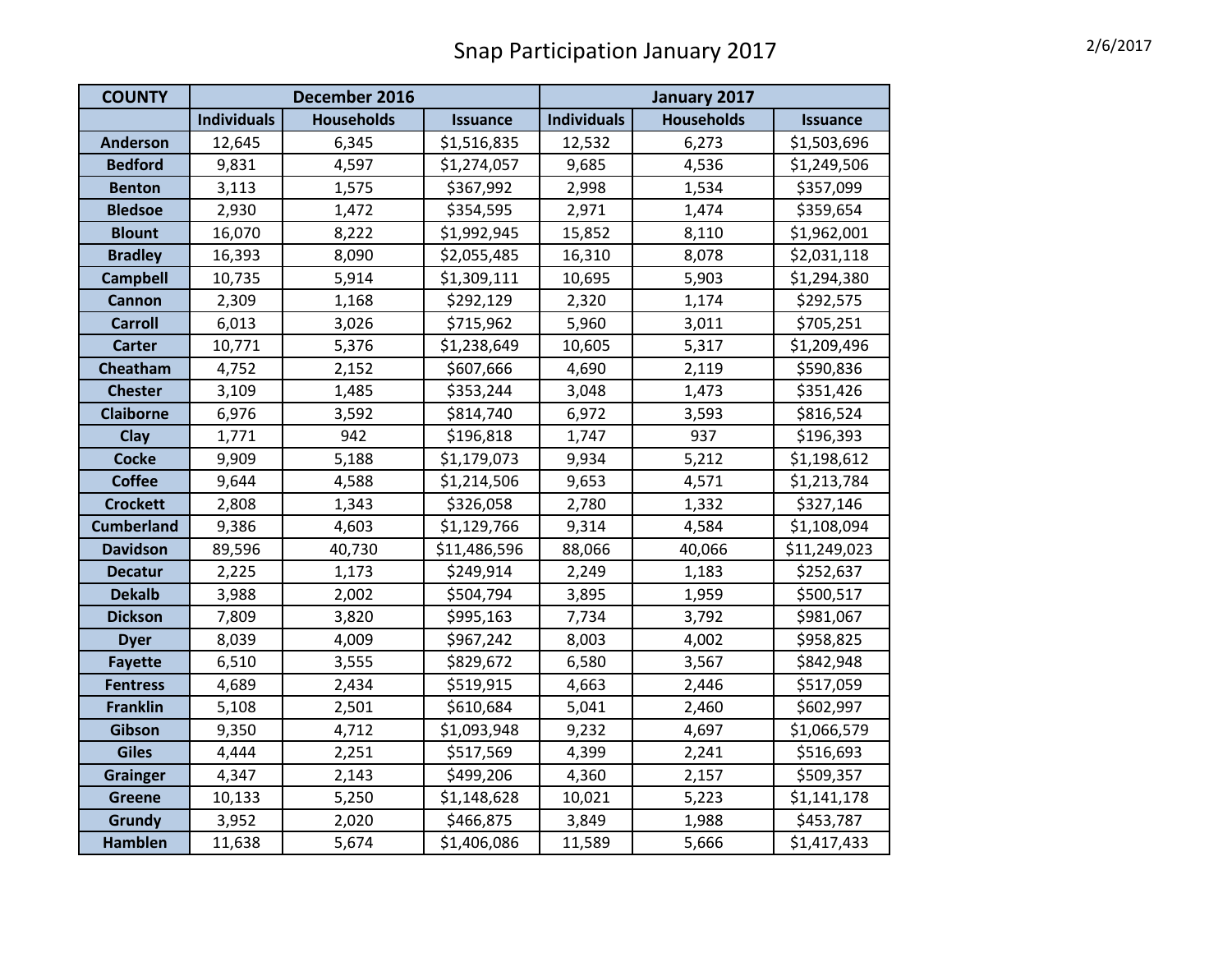## Snap Participation January 2017 Manus 2017

|                   | December 2016      |                   |                 | January 2017       |                   |                 |
|-------------------|--------------------|-------------------|-----------------|--------------------|-------------------|-----------------|
| <b>COUNTY</b>     | <b>Individuals</b> | <b>Households</b> | <b>Issuance</b> | <b>Individuals</b> | <b>Households</b> | <b>Issuance</b> |
| <b>Hamilton</b>   | 51,763             | 26,505            | \$6,703,370     | 51,402             | 26,330            | \$6,667,225     |
| <b>Hancock</b>    | 2,510              | 1,334             | \$294,261       | 2,483              | 1,315             | \$288,331       |
| <b>Hardeman</b>   | 5,702              | 2,968             | \$693,431       | 5,707              | 2,959             | \$696,062       |
| <b>Hardin</b>     | 5,834              | 3,074             | \$676,892       | 5,849              | 3,079             | \$680,395       |
| <b>Hawkins</b>    | 11,227             | 5,472             | \$1,311,945     | 11,194             | 5,484             | \$1,311,880     |
| Haywood           | 4,793              | 2,570             | \$563,839       | 4,778              | 2,563             | \$562,062       |
| <b>Henderson</b>  | 5,867              | 3,000             | \$691,728       | 5,751              | 2,966             | \$677,712       |
| <b>Henry</b>      | 6,751              | 3,356             | \$806,651       | 6,704              | 3,345             | \$818,495       |
| <b>Hickman</b>    | 4,953              | 2,394             | \$614,614       | 4,875              | 2,362             | \$598,004       |
| <b>Houston</b>    | 1,377              | 660               | \$157,194       | 1,391              | 658               | \$157,632       |
| <b>Humphreys</b>  | 2,921              | 1,397             | \$357,483       | 2,936              | 1,405             | \$360,697       |
| <b>Jackson</b>    | 2,433              | 1,278             | \$284,439       | 2,370              | 1,266             | \$278,998       |
| <b>Jefferson</b>  | 8,678              | 4,163             | \$1,020,697     | 8,686              | 4,172             | \$1,016,368     |
| Johnson           | 3,760              | 2,083             | \$434,203       | 3,698              | 2,076             | \$430,260       |
| <b>Knox</b>       | 53,485             | 26,576            | \$6,521,812     | 53,122             | 26,448            | \$6,507,325     |
| Lake              | 2,032              | 1,124             | \$245,268       | 2,033              | 1,126             | \$247,003       |
| Lauderdale        | 6,742              | 3,413             | \$811,720       | 6,639              | 3,359             | \$805,781       |
| <b>Lawrence</b>   | 7,256              | 3,477             | \$827,666       | 7,211              | 3,462             | \$814,919       |
| <b>Lewis</b>      | 2,096              | 1,057             | \$235,242       | 2,072              | 1,055             | \$235,111       |
| Lincoln           | 5,085              | 2,398             | \$610,709       | 5,017              | 2,367             | \$596,601       |
| Loudon            | 5,909              | 2,765             | \$714,225       | 5,784              | 2,713             | \$694,185       |
| <b>Macon</b>      | 5,587              | 2,623             | \$681,011       | 5,552              | 2,597             | \$677,186       |
| <b>Madison</b>    | 16,901             | 8,439             | \$2,052,030     | 16,924             | 8,437             | \$2,047,374     |
| <b>Marion</b>     | 5,500              | 2,763             | \$688,148       | 5,482              | 2,755             | \$688,601       |
| <b>Marshall</b>   | 4,351              | 2,030             | \$510,454       | 4,376              | 2,048             | \$515,683       |
| <b>Maury</b>      | 11,747             | 5,673             | \$1,441,506     | 11,659             | 5,622             | \$1,431,971     |
| <b>Meigs</b>      | 2,593              | 1,303             | \$322,023       | 2,540              | 1,285             | \$313,944       |
| <b>Monroe</b>     | 9,086              | 4,387             | \$1,066,664     | 9,006              | 4,348             | \$1,057,758     |
| <b>Montgomery</b> | 22,942             | 10,396            | \$2,919,346     | 22,702             | 10,308            | \$2,864,423     |
| <b>Moore</b>      | 565                | 250               | \$65,865        | 527                | 241               | \$60,500        |
| <b>Morgan</b>     | 4,560              | 2,229             | \$547,117       | 4,540              | 2,225             | \$550,099       |
| <b>McMinn</b>     | 9,296              | 4,575             | \$1,154,531     | 9,206              | 4,525             | \$1,138,621     |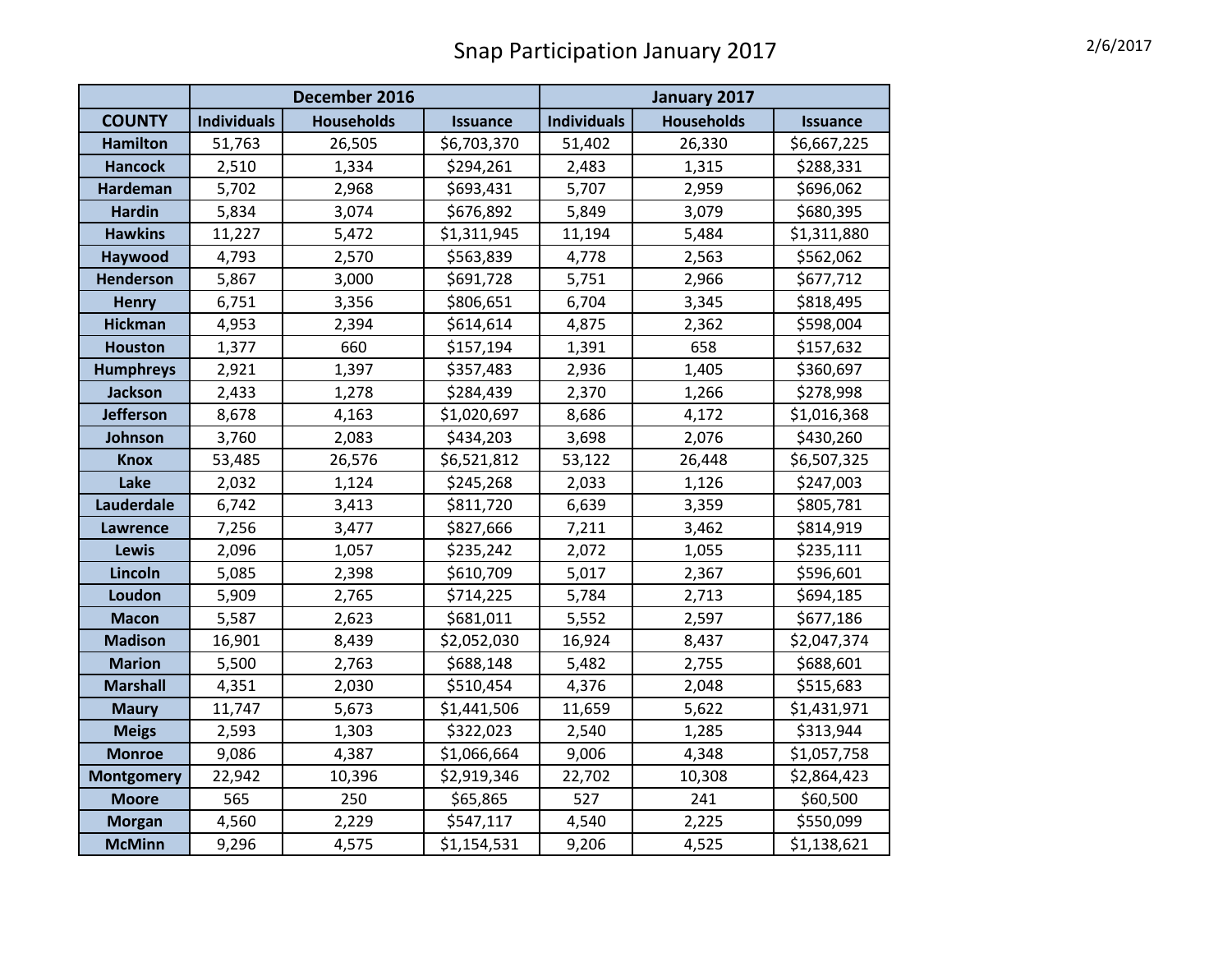| <b>COUNTY</b>     | December 2016      |                   |                 | January 2017       |                   |                 |
|-------------------|--------------------|-------------------|-----------------|--------------------|-------------------|-----------------|
|                   | <b>Individuals</b> | <b>Households</b> | <b>Issuance</b> | <b>Individuals</b> | <b>Households</b> | <b>Issuance</b> |
| <b>McNairy</b>    | 5,944              | 3,064             | \$685,875       | 5,894              | 3,064             | \$686,880       |
| <b>Obion</b>      | 6,621              | 3,318             | \$784,761       | 6,531              | 3,295             | \$770,096       |
| <b>Overton</b>    | 3,744              | 1,968             | \$424,637       | 3,729              | 1,951             | \$422,155       |
| <b>Perry</b>      | 1,565              | 774               | \$183,618       | 1,558              | 772               | \$181,876       |
| <b>Pickett</b>    | 855                | 443               | \$88,752        | 871                | 448               | \$94,016        |
| <b>Polk</b>       | 2,978              | 1,451             | \$347,462       | 2,911              | 1,431             | \$339,064       |
| Putnam            | 11,628             | 5,745             | \$1,437,243     | 11,387             | 5,687             | \$1,417,823     |
| Rhea              | 6,952              | 3,424             | \$872,357       | 6,942              | 3,423             | \$868,544       |
| Roane             | 8,654              | 4,307             | \$1,040,927     | 8,534              | 4,264             | \$1,023,063     |
| Robertson         | 9,243              | 4,468             | \$1,196,539     | 9,093              | 4,395             | \$1,174,678     |
| <b>Rutherford</b> | 29,338             | 12,838            | \$3,742,087     | 29,245             | 12,790            | \$3,739,427     |
| <b>Scott</b>      | 6,872              | 3,482             | \$793,501       | 6,911              | 3,491             | \$801,243       |
| Sequatchie        | 3,170              | 1,556             | \$392,916       | 3,221              | 1,590             | \$403,454       |
| <b>Sevier</b>     | 12,597             | 5,933             | \$1,459,647     | 12,748             | 5,993             | \$1,472,323     |
| <b>Shelby</b>     | 222,497            | 108,051           | \$30,261,101    | 221,333            | 107,512           | \$30,108,734    |
| <b>Smith</b>      | 3,115              | 1,508             | \$387,242       | 3,059              | 1,501             | \$380,945       |
| <b>Stewart</b>    | 2,128              | 981               | \$238,654       | 2,158              | 985               | \$243,427       |
| <b>Sullivan</b>   | 26,382             | 13,163            | \$3,145,279     | 26,351             | 13,211            | \$3,132,670     |
| <b>Sumner</b>     | 17,338             | 7,787             | \$2,162,061     | 17,210             | 7,759             | \$2,139,624     |
| <b>Tipton</b>     | 11,054             | 5,440             | \$1,401,168     | 10,965             | 5,396             | \$1,402,422     |
| <b>Trousdale</b>  | 1,577              | 763               | \$195,220       | 1,556              | 761               | \$193,915       |
| <b>Unicoi</b>     | 3,106              | 1,597             | \$342,001       | 3,122              | 1,595             | \$349,436       |
| <b>Union</b>      | 4,521              | 2,117             | \$528,542       | 4,530              | 2,121             | \$527,762       |
| <b>Van Buren</b>  | 994                | 486               | \$112,683       | 991                | 483               | \$112,212       |
| Warren            | 8,230              | 3,946             | \$1,003,629     | 8,232              | 3,947             | \$1,004,249     |
| Washington        | 18,278             | 9,707             | \$2,249,037     | 18,305             | 9,731             | \$2,261,679     |
| Wayne             | 2,431              | 1,243             | \$272,690       | 2,426              | 1,237             | \$275,284       |
| <b>Weakley</b>    | 6,315              | 3,318             | \$741,868       | 6,253              | 3,288             | \$736,605       |
| White             | 5,120              | 2,482             | \$608,274       | 5,100              | 2,485             | \$603,252       |
| Williamson        | 4,877              | 2,204             | \$589,705       | 4,863              | 2,196             | \$586,947       |
| <b>Wilson</b>     | 11,239             | 5,258             | \$1,429,712     | 11,133             | 5,229             | \$1,426,879     |